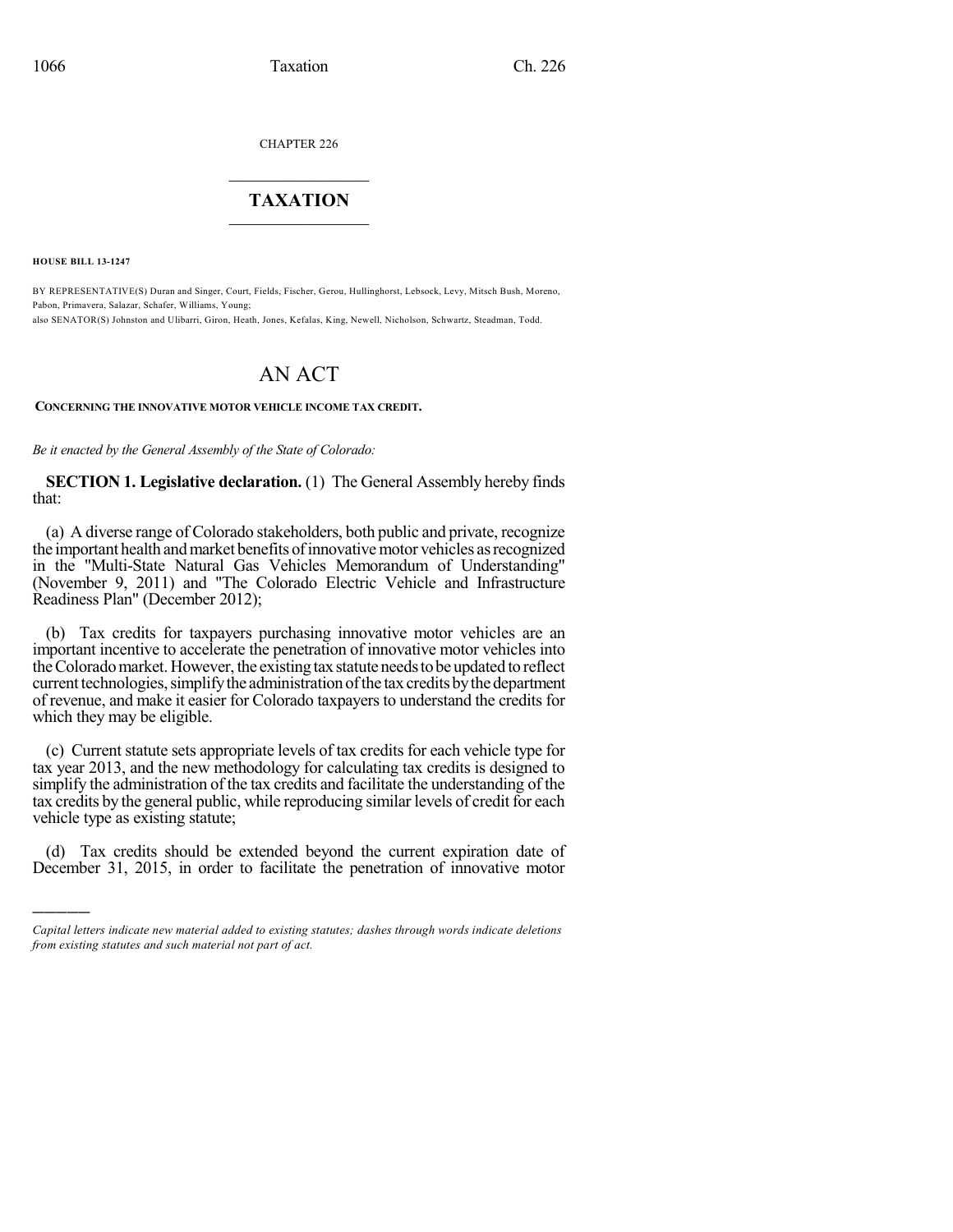vehicles into the marketplace.

**SECTION 2.** In Colorado Revised Statutes, **add** 39-22-516.7 as follows:

**39-22-516.7. Tax credit for innovative motor vehicles - definitions - repeal.** (1) AS USED IN THIS SECTION, UNLESS THE CONTEXT OTHERWISE REQUIRES:

(a) (I) (A) "ACTUAL COST INCURRED" MEANS THE ACTUAL COST PAID BY THE PURCHASER FOR A USED MOTOR VEHICLE, CONVERSION, OR IDLING REDUCTION TECHNOLOGIES MINUS ANY CREDITS, GRANTS, OR REBATES, INCLUDING FEDERAL CREDITS, GRANTS, OR REBATES FOR WHICH THE PURCHASER IS ELIGIBLE, BUT EXCLUDING THE CREDIT SPECIFIED IN THIS SECTION.

(B) "ACTUAL COST INCURRED"MEANS THE MANUFACTURER'S SUGGESTED RETAIL PRICE FOR A NEW MOTOR VEHICLE THAT A PERSON PURCHASES MINUS ANY CREDITS, GRANTS, OR REBATES, INCLUDING FEDERAL CREDITS, GRANTS, OR REBATES FOR WHICH THE PERSON IS ELIGIBLE, BUT EXCLUDING THE CREDIT SPECIFIED IN THIS SECTION.

(II) FOR PURPOSES OF A LEASE, THE "ACTUAL COST INCURRED"MEANS THE TOTAL OF PAYMENTS CONTRACTED IN THE LEASE FOR THE MOTOR VEHICLE MINUS:

(A) ANY SECURITY DEPOSIT INCLUDED IN THE TOTAL OF PAYMENTS;

(B) THE RENT CHARGE INCLUDED IN THE TOTAL OF PAYMENTS;

(C) ANY SALES TAX INCLUDED IN THE TOTAL OF PAYMENTS;

(D)ANY TITLING AND REGISTRATION FEES INCLUDED IN THE TOTAL OF PAYMENTS;

(E) ANY DISPOSITION FEE INCLUDED IN THE TOTAL OF PAYMENTS;

(F) ANY ADMINISTRATIVE FEE OR ANY OTHER FEE THAT DOES NOT REFLECT THE VALUE OF THE MOTOR VEHICLE INCLUDED IN THE TOTAL OF PAYMENTS; AND

(G) ANY CREDITS, GRANTS, OR REBATES, INCLUDING FEDERAL CREDITS, GRANTS, OR REBATES FOR WHICH THE LESSEE OR LESSOR IS ELIGIBLE, BUT EXCLUDING THE CREDIT SPECIFIED IN THIS SECTION.

(b) "ALTERNATIVE FUEL" MEANS AN ALTERNATIVE FUEL AS DEFINED IN SECTION  $25-7-106.8$  (1) (a), C.R.S.

(c) "BATTERY CAPACITY" MEANS THE QUANTITY OF ELECTRICITY THAT A BATTERY IS CAPABLE OF STORING, EXPRESSED IN KILOWATT HOURS, AS MEASURED FROM A ONE HUNDRED PERCENT STATE OF CHARGE TO A ZERO PERCENT STATE OF CHARGE.

(d) "CATEGORY 1" MEANS AN ELECTRIC MOTOR VEHICLE AND A PLUG-IN HYBRID ELECTRIC MOTOR VEHICLE.

(e) "CATEGORY 1 A" MEANS A CONVERSION OF A MOTOR VEHICLE TO AN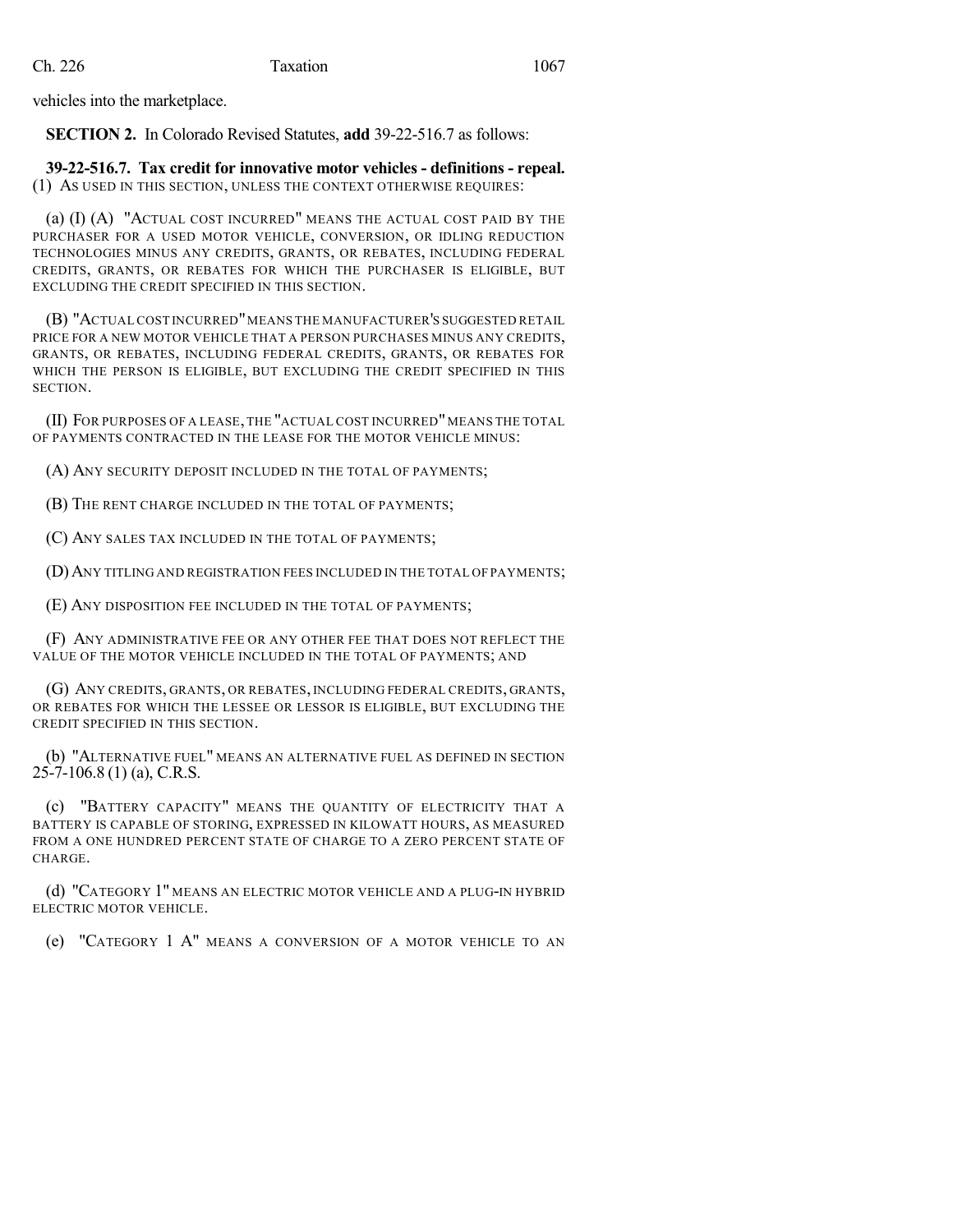ELECTRIC MOTOR VEHICLE OR A PLUG-IN HYBRID ELECTRIC MOTOR VEHICLE.

(f) "CATEGORY 2" MEANS LIGHT DUTY PASSENGER MOTOR VEHICLE DIESEL-ELECTRIC HYBRIDS WITH A MINIMUM FUEL ECONOMY OF SEVENTY MILES PER GALLON.

(g) "CATEGORY 3" MEANS LIGHT DUTY PASSENGER MOTOR VEHICLE, LIGHT DUTY TRUCK, AND MEDIUM DUTY TRUCK DIESEL-ELECTRIC HYBRID CONVERSIONS THAT INCREASE THE FUEL ECONOMY OFTHE ORIGINAL MOTOR VEHICLE BY FORTY PERCENT OR MORE.

(h) "CATEGORY 4" MEANS ORIGINAL EQUIPMENT MANUFACTURER LIGHT DUTY PASSENGER MOTOR VEHICLES, LIGHT DUTY TRUCKS, AND MEDIUM DUTY TRUCKS THAT ARE EQUIPPED TO OPERATE ON COMPRESSED NATURAL GAS OR ON LIQUEFIED PETROLEUM GAS.FOR PURPOSES OF THIS PARAGRAPH (h), "OPERATE ON COMPRESSED NATURAL GAS OR ON LIQUEFIED PETROLEUM GAS" MEANS A MOTOR VEHICLE THAT OPERATES EXCLUSIVELY ON COMPRESSED NATURAL GAS OR ON LIQUEFIED PETROLEUM GAS OR A BI-FUEL MOTOR VEHICLE WITH A MULTI-FUEL ENGINE CAPABLE OF RUNNING ON EITHER COMPRESSED NATURAL GAS OR TRADITIONAL FUEL, OR EITHER LIQUEFIED PETROLEUM GAS OR TRADITIONAL FUEL.

(i) "CATEGORY 4 A" MEANS LIGHT DUTY PASSENGER MOTOR VEHICLE, LIGHT DUTY TRUCK, AND MEDIUM DUTY TRUCK COMPRESSED NATURAL GAS OR ON LIQUEFIED PETROLEUM GAS CONVERSIONS CERTIFIED BY THE UNITED STATES ENVIRONMENTAL PROTECTION AGENCY. FOR PURPOSES OF THIS PARAGRAPH (i), "COMPRESSED NATURAL GAS OR LIQUEFIED PETROLEUM GAS CONVERSIONS"MEANS A CONVERSION TO A MOTOR VEHICLE THAT OPERATES EXCLUSIVELY ON COMPRESSED NATURAL GAS OR ON LIQUEFIED PETROLEUM GAS OR A BI-FUEL MOTOR VEHICLE WITH A MULTI-FUEL ENGINE CAPABLE OF RUNNING ON EITHER COMPRESSED NATURAL GAS OR TRADITIONAL FUEL, OR EITHER LIQUEFIED PETROLEUM GAS OR TRADITIONAL FUEL.

(j) "CATEGORY 5" MEANS THE INSTALLATION OF ANY IDLING REDUCTION TECHNOLOGIES ON OR IN A MOTOR VEHICLE.

(k) "ELECTRIC MOTOR VEHICLE"OR "PLUG-IN HYBRID ELECTRIC MOTOR VEHICLE" MEANS A MOTOR VEHICLE THAT:

(I) HAS A GROSS VEHICLE WEIGHT RATING THAT DOES NOT EXCEED EIGHT THOUSAND FIVE HUNDRED POUNDS;

(II) HAS A MAXIMUM SPEED CAPABILITY OF AT LEAST FIFTY-FIVE MILES PER HOUR; AND

(III) IS PROPELLED TO A SIGNIFICANT EXTENT BY AN ELECTRIC MOTOR THAT DRAWS ELECTRICITY FROM A BATTERY THAT:

(A) HAS A BATTERY CAPACITY OF NOT LESS THAN FOUR KILOWATT HOURS; AND

(B) IS CAPABLE OF BEING RECHARGED FROM AN EXTERNAL SOURCE OF ELECTRICITY.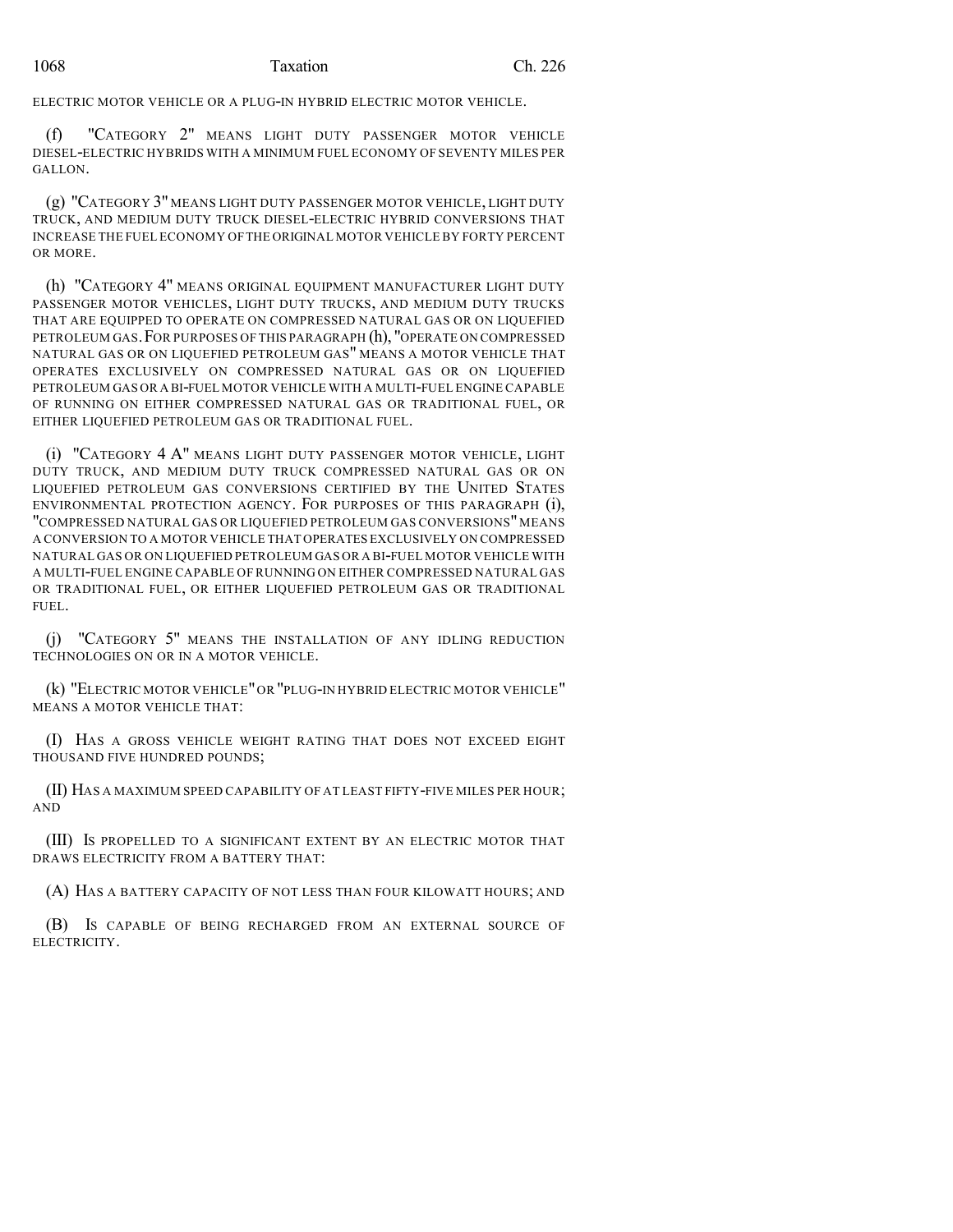(l) "GROSS VEHICLE WEIGHT RATING" OR "GVWR" SHALL HAVE THE SAME MEANING AS SET FORTH IN SECTION 42-2-402 (6), C.R.S.

(m) "HYBRID MOTOR VEHICLE" MEANS A MOTOR VEHICLE WITH A HYBRID PROPULSION SYSTEM THAT OPERATES ON BOTH ELECTRICITY AND AN ALTERNATIVE FUEL OR TRADITIONAL FUEL.

(n) "IDLING REDUCTION TECHNOLOGIES" MEANS IDLING REDUCTION DEVICES OR ADVANCED INSULATION, AS THOSE TERMS ARE DEFINED IN SECTION 4053 OF THE INTERNAL REVENUE CODE, AS AMENDED, EXEMPT FROM FEDERAL EXCISE TAX PURSUANT TO SAID SECTION 4053.

(o) "LIGHT DUTY PASSENGER MOTOR VEHICLE" MEANS A PRIVATE PASSENGER MOTOR VEHICLE, INCLUDING VANS, CAPABLE OF SEATING TWELVE PASSENGERS OR LESS; EXCEPT THAT THE TERM DOES NOT INCLUDE MOTOR HOMES AS DEFINED IN SECTION 42-1-102 (57), C.R.S., OR MOTOR VEHICLES DESIGNED TO TRAVEL ON THREE OR FEWER WHEELS IN CONTACT WITH THE GROUND.

(p) "LIGHT DUTY TRUCK" MEANS A TRUCK BETWEEN ZERO AND FOURTEEN THOUSAND POUNDS GVWR.

(q) "MEDIUM DUTY TRUCK" MEANS A TRUCK WITH A GROSS VEHICLE WEIGHT RATING GREATER THAN FOURTEEN THOUSAND POUNDS UP TO TWENTY-SIX THOUSAND POUNDS.

(r) "MOTOR VEHICLE" MEANS A SELF-PROPELLED VEHICLE WITH FOUR WHEELS, INCLUDING A TRUCK AND A HYBRID MOTOR VEHICLE, THAT IS:

(I) TITLED AND REGISTERED IN THE STATE; AND

(II) REQUIRED TO BE LICENSED OR SUBJECT TO LICENSING FOR OPERATION UPON THE HIGHWAYS OF THE STATE.

(s) "TRADITIONAL FUEL" MEANS A PETROLEUM-BASED MOTOR FUEL COMMONLY USED ON THE HIGHWAYS OF THE STATE IN THE YEAR 2008.

(2) (a) WITH RESPECT TO THE TAX YEARS COMMENCING ON OR AFTER JANUARY 1,2013,BUT PRIOR TO JANUARY 1,2022,THERE SHALL BE ALLOWED TO ANY PERSON A CREDIT AGAINST THE TAX IMPOSED BY THIS ARTICLE, NOT TO EXCEED SIX THOUSAND DOLLARS, FOR THE PURCHASE, LEASE, OR CONVERSION OF A MOTOR VEHICLE DEFINED AS CATEGORY 1, CATEGORY 2, CATEGORY 3, CATEGORY 4, OR CATEGORY 4 A.

(b) (I) WITH RESPECT TO THE TAX YEARS COMMENCING ON OR AFTER JANUARY 1,2013,BUT PRIOR TO JANUARY 1,2014,THERE SHALL BE ALLOWED TO ANY PERSON A CREDIT AGAINST THE TAX IMPOSED BY THIS ARTICLE, NOT TO EXCEED SEVEN THOUSAND FIVE HUNDRED DOLLARS, FOR THE CONVERSION OF A MOTOR VEHICLE DEFINED AS CATEGORY 1 A.

(II) THIS PARAGRAPH (b) IS REPEALED, EFFECTIVE DECEMBER 31, 2018.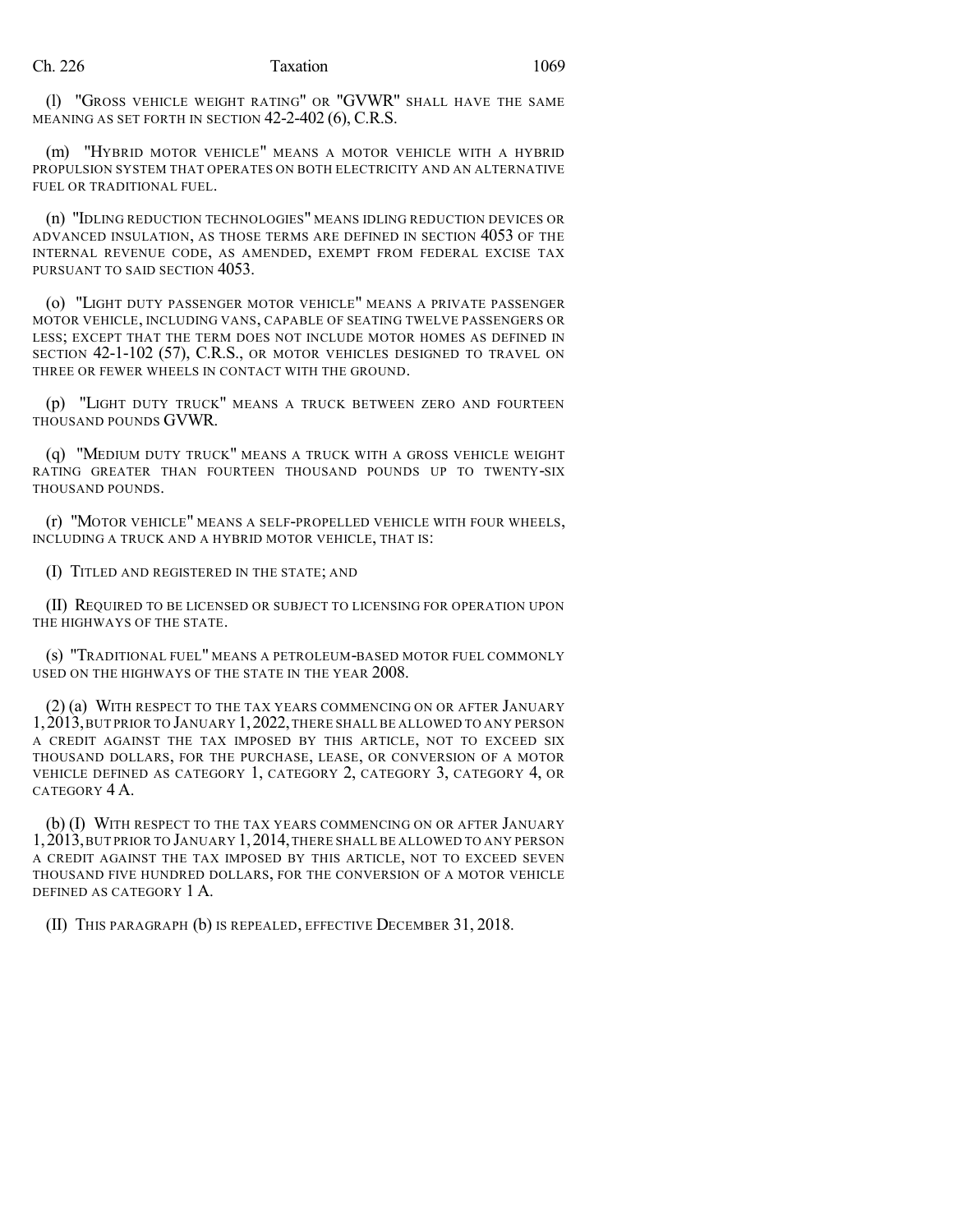(c) WITH RESPECT TO THE TAX YEARS COMMENCING ON OR AFTER JANUARY 1, 2014, BUT PRIOR TO JANUARY 1, 2022, THERE SHALL BE ALLOWED TO ANY PERSON A CREDIT AGAINST THE TAX IMPOSED BY THIS ARTICLE, NOT TO EXCEED SIX THOUSAND DOLLARS, FOR THE CONVERSION OF A MOTOR VEHICLE DEFINED AS CATEGORY 1 A.

(d) WITH RESPECT TO THE TAX YEARS COMMENCING ON OR AFTER JANUARY 1, 2013, BUT PRIOR TO JANUARY 1, 2022, THERE SHALL BE ALLOWED TO ANY PERSON A CREDIT AGAINST THE TAX IMPOSED BY THIS ARTICLE, NOT TO EXCEED SIX THOUSAND DOLLARS, FOR CATEGORY 5.

(3) IF A MOTOR VEHICLE IS LEASED, THE LESSEE, NOT THE LESSOR, IS ALLOWED TO CLAIM THE CREDIT ALLOWED PURSUANT TO THIS SECTION.

(4) THE AMOUNT OF THE CREDIT ALLOWED PURSUANT TO THIS SECTION IS CALCULATED AS FOLLOWS:

(a) **Category 1.** (I) WITH RESPECT TO THE TAX YEARS COMMENCING ON OR AFTER JANUARY 1, 2013, BUT PRIOR TO JANUARY 1, 2019, THE ACTUAL COST INCURRED BY THE TAXPAYER DURING THE TAX YEAR FOR PURCHASING OR LEASING A CATEGORY 1 MOTOR VEHICLE MULTIPLIED BY THE BATTERY CAPACITY OF THE MOTOR VEHICLE AND DIVIDED BY ONE HUNDRED;

(II) WITH RESPECT TO THE TAX YEARS COMMENCING ON OR AFTER JANUARY 1, 2019, BUT PRIOR TO JANUARY 1, 2020, SEVENTY-FIVE PERCENT OF THE CALCULATION SPECIFIED IN SUBPARAGRAPH (I) OF THIS PARAGRAPH (a);

(III) WITH RESPECT TO THE TAX YEARS COMMENCING ON OR AFTER JANUARY 1, 2020, BUT PRIOR TO JANUARY 1, 2021, FIFTY PERCENT OF THE CALCULATION SPECIFIED IN SUBPARAGRAPH (I) OF THIS PARAGRAPH (a);

(IV) WITH RESPECT TO THE TAX YEARS COMMENCING ON OR AFTER JANUARY 1, 2021,BUT PRIOR TO JANUARY 1,2022,TWENTY-FIVE PERCENT OF THE CALCULATION SPECIFIED IN SUBPARAGRAPH (I) OF THIS PARAGRAPH (a).

(b) **Category 1 A.** (I) WITH RESPECT TO THE TAX YEARS COMMENCING ON OR AFTER JANUARY 1, 2013, BUT PRIOR TO JANUARY 1, 2019, SEVENTY-FIVE PERCENT OF THE ACTUAL COST INCURRED BY THE TAXPAYER DURING THE TAX YEAR FOR THE CONVERSION OF A MOTOR VEHICLE DEFINED AS CATEGORY 1 A;

(II) WITH RESPECT TO THE TAX YEARS COMMENCING ON OR AFTER JANUARY 1, 2019, BUT PRIOR TO JANUARY 1, 2020, SEVENTY-FIVE PERCENT OF THE CALCULATION SPECIFIED IN SUBPARAGRAPH (I) OF THIS PARAGRAPH (b);

(III) WITH RESPECT TO THE TAX YEARS COMMENCING ON OR AFTER JANUARY 1, 2020, BUT PRIOR TO JANUARY 1, 2021, FIFTY PERCENT OF THE CALCULATION SPECIFIED IN SUBPARAGRAPH  $(I)$  OF THIS PARAGRAPH  $(b)$ ;

(IV) WITH RESPECT TO THE TAX YEARS COMMENCING ON OR AFTER JANUARY 1, 2021,BUT PRIOR TO JANUARY 1,2022,TWENTY-FIVE PERCENT OF THE CALCULATION SPECIFIED IN SUBPARAGRAPH (I) OF THIS PARAGRAPH (b).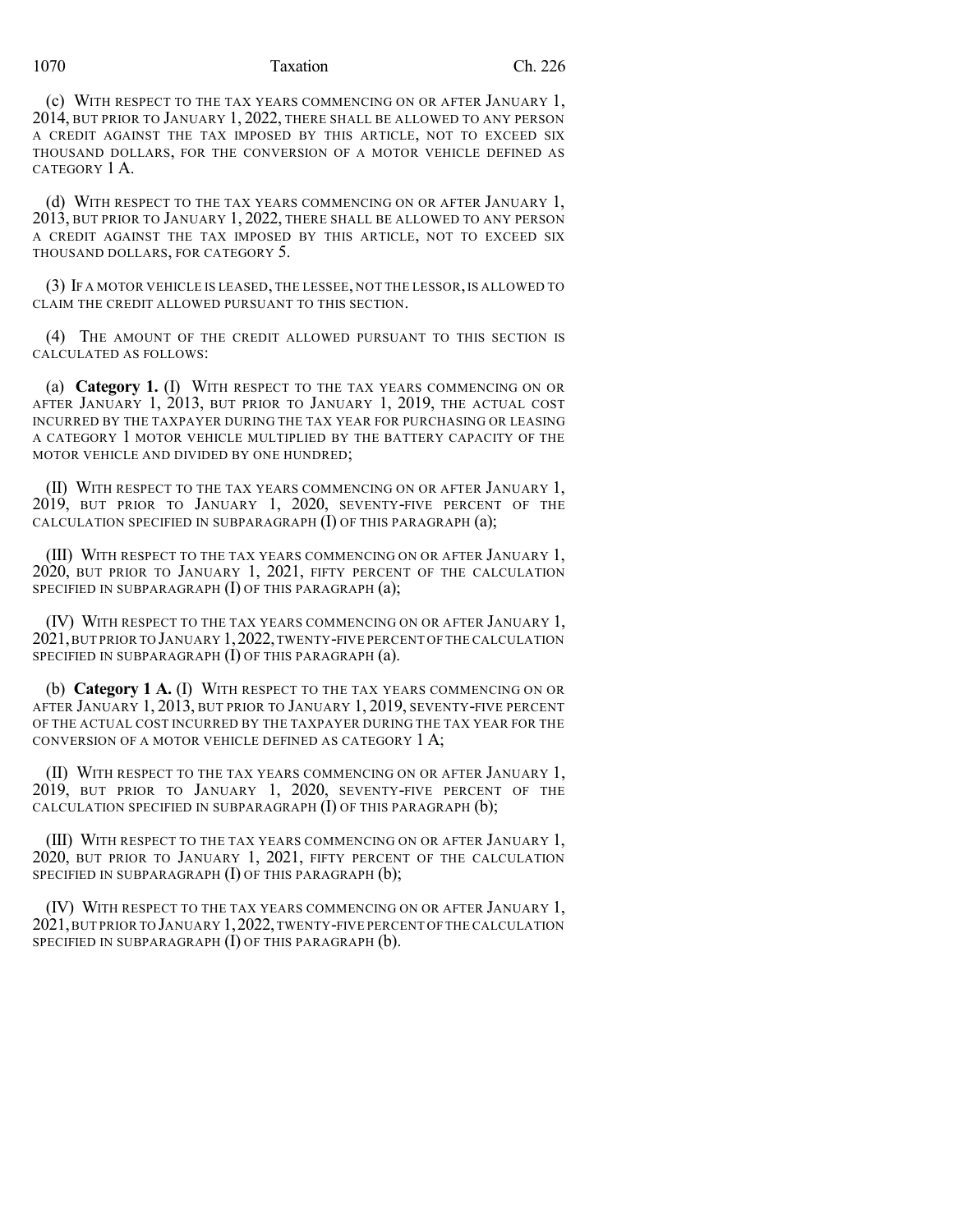### Ch. 226 Taxation 1071

(c) **Category 2.** (I) WITH RESPECT TO THE TAX YEARS COMMENCING ON OR AFTER JANUARY 1, 2013, BUT PRIOR TO JANUARY 1, 2014, TWENTY-FIVE PERCENT OF THE DIFFERENCE BETWEEN THE ACTUAL COST INCURRED BY SUCH TAXPAYER DURING THE TAX YEAR IN PURCHASING OR LEASING A CATEGORY 2 MOTOR VEHICLE AND THE COST OF THE SAME MOTOR VEHICLE THAT USES A TRADITIONAL FUEL OR, IF THE SAME VEHICLE IS NOT AVAILABLE, THEN THE COST OF THE MOST SIMILAR VEHICLE, TAKING INTO ACCOUNT THE MODEL, MAKE, ENGINE SIZE, AND OPTIONS, THAT USES A TRADITIONAL FUEL;

(II) WITH RESPECT TO THE TAX YEARS COMMENCING ON OR AFTER JANUARY 1, 2014, BUT PRIOR TO JANUARY 1, 2019, FIFTEEN PERCENT OF THE DIFFERENCE BETWEEN THE ACTUAL COST INCURRED BY SUCH TAXPAYER DURING THE TAX YEAR IN PURCHASING OR LEASING A CATEGORY 2 MOTOR VEHICLE AND THE COST OF THE SAME MOTOR VEHICLE THAT USES A TRADITIONAL FUEL OR, IF THE SAME VEHICLE IS NOT AVAILABLE, THEN THE COST OF THE MOST SIMILAR VEHICLE, TAKING INTO ACCOUNT THE MODEL,MAKE,ENGINE SIZE,AND OPTIONS,THAT USES A TRADITIONAL FUEL;

(III) WITH RESPECT TO THE TAX YEARS COMMENCING ON OR AFTER JANUARY 1, 2019, BUT PRIOR TO JANUARY 1, 2020, SEVENTY-FIVE PERCENT OF THE CALCULATION SPECIFIED IN SUBPARAGRAPH (II) OF THIS PARAGRAPH (c);

(IV) WITH RESPECT TO THE TAX YEARS COMMENCING ON OR AFTER JANUARY 1, 2020, BUT PRIOR TO JANUARY 1, 2021, FIFTY PERCENT OF THE CALCULATION SPECIFIED IN SUBPARAGRAPH (II) OF THIS PARAGRAPH (c);

(V) WITH RESPECT TO THE TAX YEARS COMMENCING ON OR AFTER JANUARY 1, 2021,BUT PRIOR TO JANUARY 1,2022,TWENTY-FIVE PERCENT OF THE CALCULATION SPECIFIED IN SUBPARAGRAPH (II) OF THIS PARAGRAPH (c).

(d) **Category 3.**(I) WITH RESPECT TO THE TAX YEARS COMMENCING ON OR AFTER JANUARY 1, 2013, BUT PRIOR TO JANUARY 1, 2014, THIRTY-FIVE PERCENT OF THE ACTUAL COST INCURRED BY A TAXPAYER DURING THE TAX YEAR FOR THE CONVERSION OF A MOTOR VEHICLE DEFINED AS CATEGORY 3;

(II) WITH RESPECT TO THE TAX YEARS COMMENCING ON OR AFTER JANUARY 1, 2014, BUT PRIOR TO JANUARY 1,2019, TWENTY-FIVE PERCENT OF THE ACTUAL COST INCURRED BY A TAXPAYER DURING THE TAX YEAR FOR THE CONVERSION OF A MOTOR VEHICLE DEFINED AS CATEGORY 3;

(III) WITH RESPECT TO THE TAX YEARS COMMENCING ON OR AFTER JANUARY 1, 2019, BUT PRIOR TO JANUARY 1, 2020, SEVENTY-FIVE PERCENT OF THE CALCULATION SPECIFIED IN SUBPARAGRAPH (II) OF THIS PARAGRAPH (d);

(IV) WITH RESPECT TO THE TAX YEARS COMMENCING ON OR AFTER JANUARY 1, 2020, BUT PRIOR TO JANUARY 1, 2021, FIFTY PERCENT OF THE CALCULATION SPECIFIED IN SUBPARAGRAPH (II) OF THIS PARAGRAPH (d);

(V) WITH RESPECT TO THE TAX YEARS COMMENCING ON OR AFTER JANUARY 1, 2021,BUT PRIOR TO JANUARY 1,2022,TWENTY-FIVE PERCENT OF THE CALCULATION SPECIFIED IN SUBPARAGRAPH (II) OF THIS PARAGRAPH (d).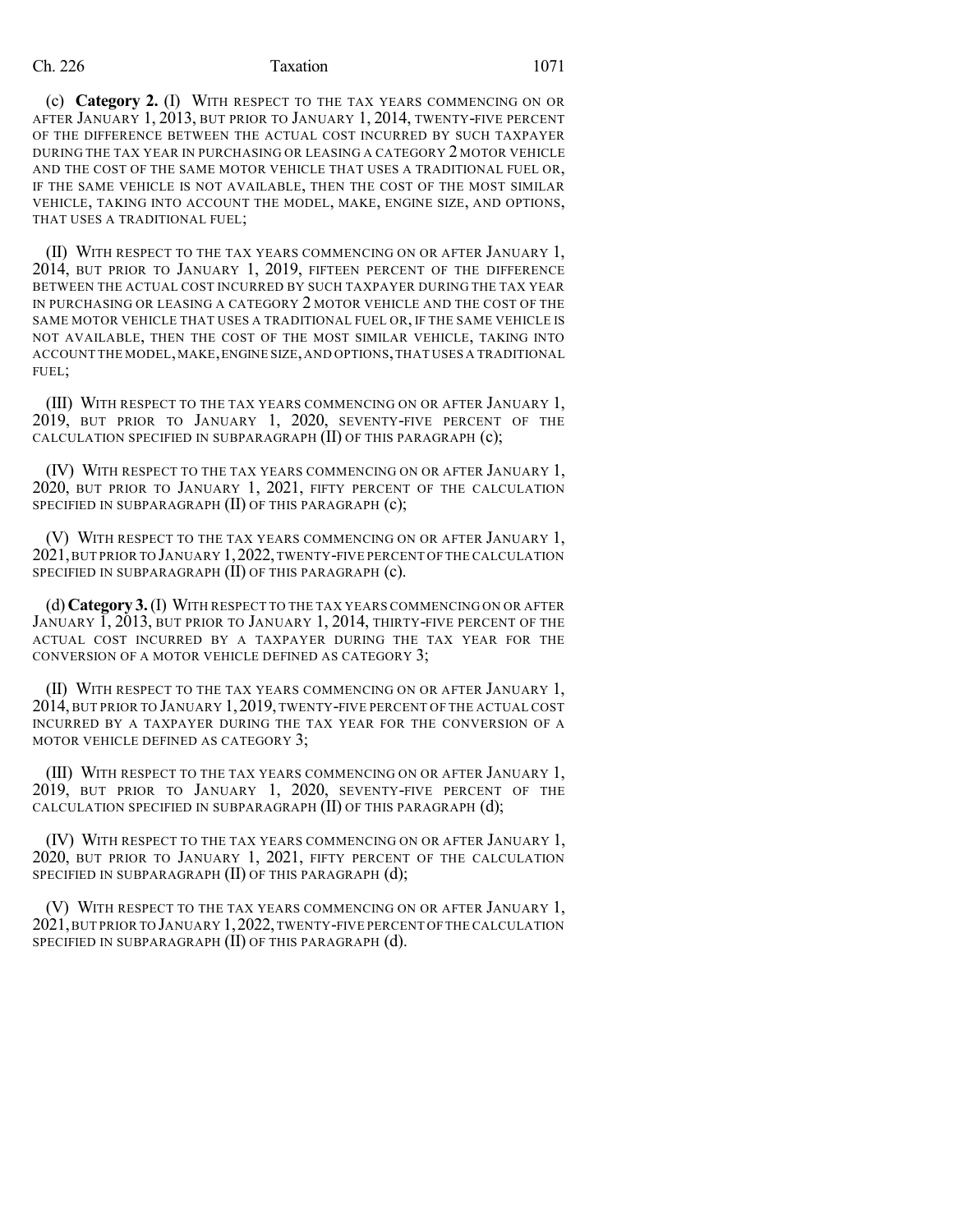(e) **Category 4.** (I) WITH RESPECT TO THE TAX YEARS COMMENCING ON OR AFTER JANUARY 1, 2013, BUT PRIOR TO JANUARY 1, 2014, TEN AND ONE-HALF PERCENT OF THE ACTUAL COST INCURRED BY A TAXPAYER DURING THE TAX YEAR IN PURCHASING OR LEASING A CATEGORY 4 MOTOR VEHICLE;

(II) WITH RESPECT TO THE TAX YEARS COMMENCING ON OR AFTER JANUARY 1, 2014, BUT PRIOR TO JANUARY 1,2017, TWELVE AND ONE-QUARTER PERCENT OF THE ACTUAL COST INCURRED BY A TAXPAYER DURING THE TAX YEAR IN PURCHASING OR LEASING A CATEGORY 4 MOTOR VEHICLE;

(III) WITH RESPECT TO THE TAX YEARS COMMENCING ON OR AFTER JANUARY 1, 2017, BUT PRIOR TO JANUARY 1,2019, TEN AND ONE-HALF PERCENT OF THE ACTUAL COST INCURRED BY A TAXPAYER DURING THE TAX YEAR IN PURCHASING OR LEASING A CATEGORY 4 MOTOR VEHICLE;

(IV) WITH RESPECT TO THE TAX YEARS COMMENCING ON OR AFTER JANUARY 1, 2019, BUT PRIOR TO JANUARY 1, 2020, SEVENTY-FIVE PERCENT OF THE CALCULATION SPECIFIED IN SUBPARAGRAPH (III) OF THIS PARAGRAPH (e);

(V) WITH RESPECT TO THE TAX YEARS COMMENCING ON OR AFTER JANUARY 1, 2020, BUT PRIOR TO JANUARY 1, 2021, FIFTY PERCENT OF THE CALCULATION SPECIFIED IN SUBPARAGRAPH (III) OF THIS PARAGRAPH (e);

(VI) WITH RESPECT TO THE TAX YEARS COMMENCING ON OR AFTER JANUARY 1, 2021,BUT PRIOR TO JANUARY 1,2022,TWENTY-FIVE PERCENT OF THE CALCULATION SPECIFIED IN SUBPARAGRAPH (III) OF THIS PARAGRAPH (e).

(f) **Category 4 A.** (I) WITH RESPECT TO THE TAX YEARS COMMENCING ON OR AFTER JANUARY 1, 2013, BUT PRIOR TO JANUARY 1, 2014, THIRTY-FIVE PERCENT OF THE ACTUAL COST INCURRED BY A TAXPAYER DURING THE TAX YEAR FOR THE CONVERSION OF A MOTOR VEHICLE DEFINED AS CATEGORY 4 A;

(II) WITH RESPECT TO THE TAX YEARS COMMENCING ON OR AFTER JANUARY 1, 2014, BUT PRIOR TO JANUARY 1,2019, TWENTY-FIVE PERCENT OF THE ACTUAL COST INCURRED BY A TAXPAYER DURING THE TAX YEAR FOR THE CONVERSION OF A MOTOR VEHICLE DEFINED AS CATEGORY 4 A;

(III) WITH RESPECT TO THE TAX YEARS COMMENCING ON OR AFTER JANUARY 1, 2019, BUT PRIOR TO JANUARY 1, 2020, SEVENTY-FIVE PERCENT OF THE CALCULATION SPECIFIED IN SUBPARAGRAPH (II) OF THIS PARAGRAPH (f);

(IV) WITH RESPECT TO THE TAX YEARS COMMENCING ON OR AFTER JANUARY 1, 2020, BUT PRIOR TO JANUARY 1, 2021, FIFTY PERCENT OF THE CALCULATION SPECIFIED IN SUBPARAGRAPH  $(II)$  OF THIS PARAGRAPH  $(f)$ ;

(V) WITH RESPECT TO THE TAX YEARS COMMENCING ON OR AFTER JANUARY 1, 2021,BUT PRIOR TO JANUARY 1,2022,TWENTY-FIVE PERCENT OF THE CALCULATION SPECIFIED IN SUBPARAGRAPH (II) OF THIS PARAGRAPH (f).

(g) **Category 5.** (I) WITH RESPECT TO THE TAX YEARS COMMENCING ON OR AFTER JANUARY 1, 2013, BUT PRIOR TO JANUARY 1, 2019, TWENTY-FIVE PERCENT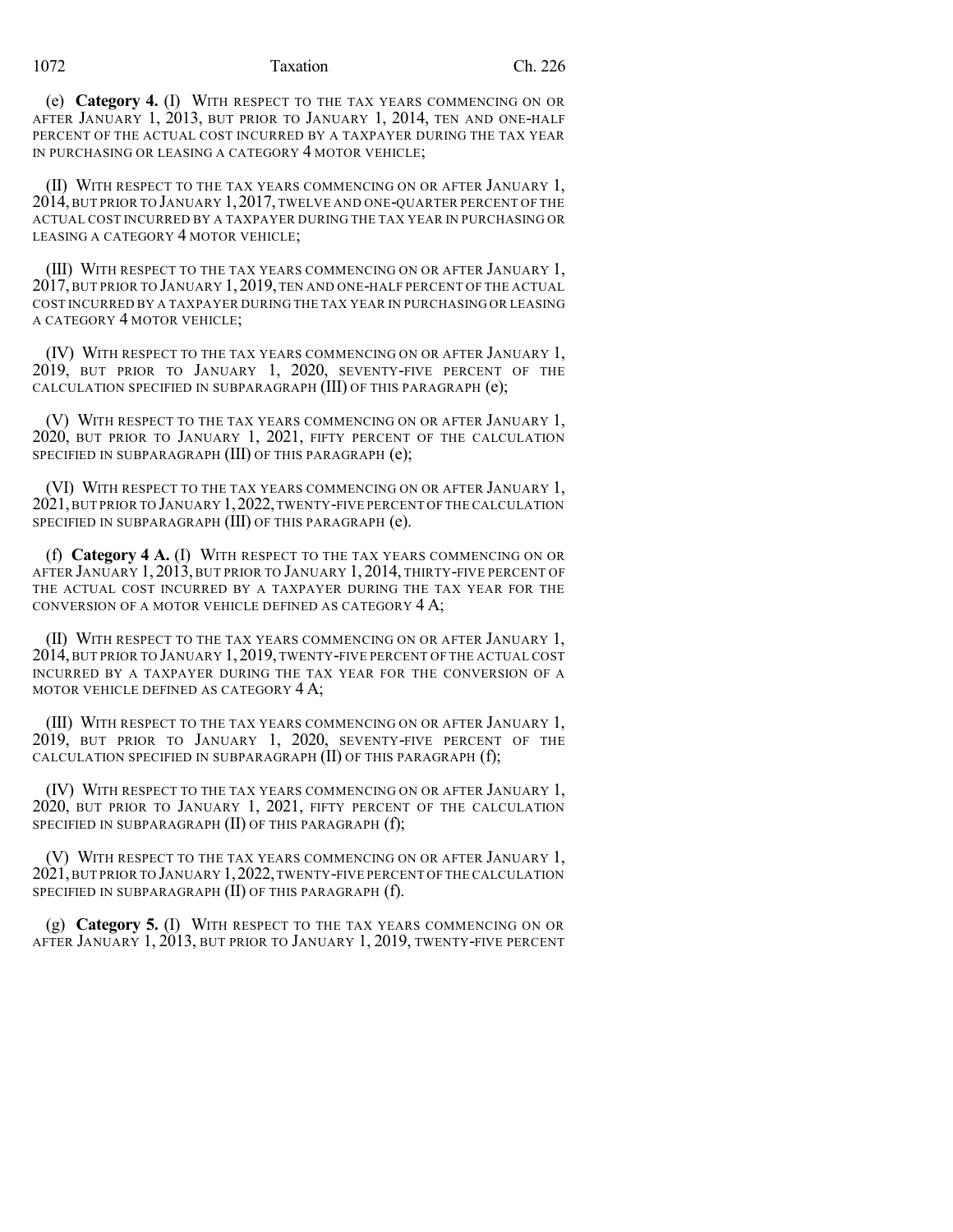OF THE ACTUAL COST INCURRED BY A TAXPAYER DURING THE TAX YEAR FOR CATEGORY 5;

(II) WITH RESPECT TO THE TAX YEARS COMMENCING ON OR AFTER JANUARY 1, 2019, BUT PRIOR TO JANUARY 1, 2020, SEVENTY-FIVE PERCENT OF THE CALCULATION SPECIFIED IN SUBPARAGRAPH (I) OF THIS PARAGRAPH (g);

(III) WITH RESPECT TO THE TAX YEARS COMMENCING ON OR AFTER JANUARY 1, 2020, BUT PRIOR TO JANUARY 1, 2021, FIFTY PERCENT OF THE CALCULATION SPECIFIED IN SUBPARAGRAPH  $(I)$  OF THIS PARAGRAPH  $(g)$ ;

(IV) WITH RESPECT TO THE TAX YEARS COMMENCING ON OR AFTER JANUARY 1, 2021,BUT PRIOR TO JANUARY 1,2022,TWENTY-FIVE PERCENT OF THE CALCULATION SPECIFIED IN SUBPARAGRAPH  $(I)$  OF THIS PARAGRAPH  $(g)$ .

(5) WITH RESPECT TO ANY MODEL YEAR 2004 AND NEWER HYBRID MOTOR VEHICLE, NOTWITHSTANDING THE LIMITATION SET FORTH IN SUBSECTION (6)OF THIS SECTION, A TAXPAYER THAT CONVERTS SUCH A MOTOR VEHICLE TO A CATEGORY 1 A MOTOR VEHICLE SHALL BE ELIGIBLE FOR THE CATEGORY 1 A CREDIT.

(6) EXCEPT AS PROVIDED IN SUBSECTION (5) OF THIS SECTION, AND NOTWITHSTANDINGTHE ALLOWANCE OFCREDITS FOR ANY TAX YEARS COMMENCING ON OR AFTER JANUARY 1, 2013, BUT PRIOR TO JANUARY 1, 2014, UNDER THIS SECTION AND SECTION 39-22-516.5, NO MORE THAN ONE TAX CREDIT SHALL BE GRANTED PURSUANT TO THIS SECTION, SECTION 39-22-516, AND SECTION 39-22-516.5, FOR ANY INDIVIDUAL MOTOR VEHICLE.

(7) IF A CREDIT AUTHORIZED IN THIS SECTION EXCEEDS THE INCOME TAX DUE ON THE INCOME OF THE TAXPAYER FOR THE TAXABLE YEAR, THE EXCESS CREDIT MAY NOT BE CARRIED FORWARD AND SHALL BE REFUNDED TO THE TAXPAYER.

(8) THIS SECTION IS REPEALED, EFFECTIVE DECEMBER 31, 2026.

**SECTION 3.** In Colorado Revised Statutes, 39-22-516, repeal as it will become **effective January 1, 2014,** (2.6) (a) (VI) as follows:

**39-22-516. Tax credit for purchase of vehicles using alternative fuels repeal.** (2.6) (a) As used in this subsection (2.6), unless the context otherwise requires:

(VI) "Category 4" means light duty passenger vehicle, light duty truck, and medium duty truck compressed natural gas or liquefied petroleum gas conversions certified by the United States environmental protection agency and original equipment manufacturer compressed natural gas vehicles.

**SECTION 4.** In Colorado Revised Statutes, 39-22-516, **amend** (2.5) (h) and  $(2.6)$  (e) as follows:

**39-22-516.Taxcreditforpurchase of vehiclesusingalternative fuels- repeal.** (2.5) (h) EXCEPT AS PROVIDED IN SUB-SUBPARAGRAPH (B) OF SUBPARAGRAPH (V) OF PARAGRAPH (c) OF SUBSECTION (2.6) OF THIS SECTION, no more than one tax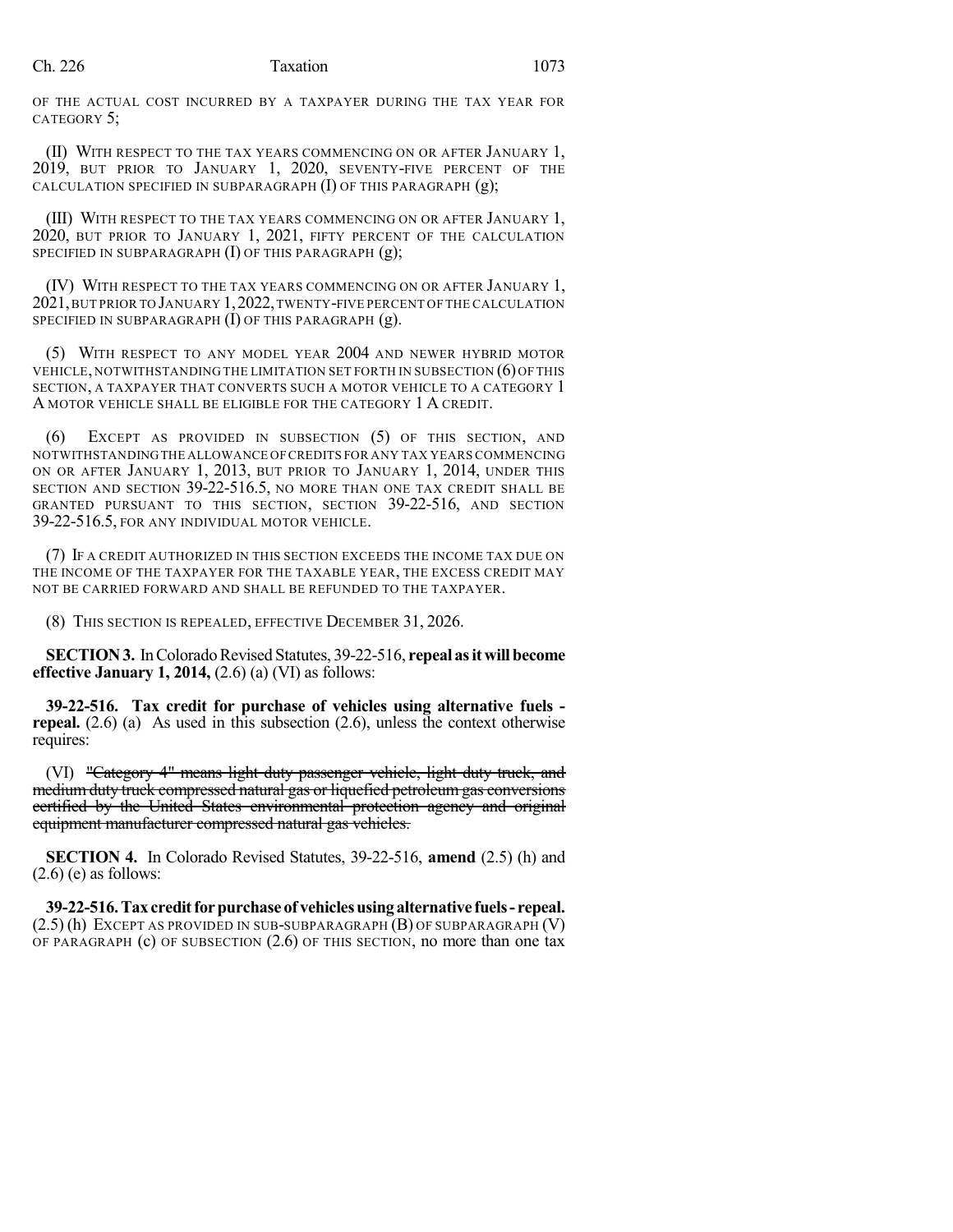credit shall be granted pursuant to paragraph  $(d)$  SUBPARAGRAPH (II)OF PARAGRAPH (b) of this subsection  $(2.5)$ , PARAGRAPH  $(b)$  OF SUBSECTION  $(2.6)$  OF THIS SECTION, AND SECTIONS 39-22-516.5 AND 39-22-516.7, for any individual motor vehicle.

 $(2.6)$  (e) Except as provided in sub-subparagraph (B) of subparagraph (V) of paragraph (c) of this subsection (2.6), no more than one tax credit shall be granted pursuant to paragraph  $(d)$  PARAGRAPH (b) of this subsection (2.6), SUBPARAGRAPH (II) OF PARAGRAPH (b) OF SUBSECTION (2.5) OF THIS SECTION, AND SECTIONS 39-22-516.5 AND 39-22-516.7, for any individual motor vehicle.

**SECTION 5.** In Colorado Revised Statutes, 39-22-516.5, **repeal as it will become effective January 1, 2014,** (1) (f) as follows:

**39-22-516.5. Tax credit for innovative motor vehicles - repeal.** (1) As used in this section, unless the context otherwise requires:

(f) "Category 4" means light duty passenger vehicle, light duty truck, and medium duty truck compressed natural gas or liquefied petroleum gas conversions certified by the United States environmental protection agency and original equipment manufacturer compressed natural gas vehicles.

**SECTION 6.** In Colorado Revised Statutes, 39-22-516.5, **amend** (2) (a) introductory portion,  $(2)$  (b),  $(4)$ ,  $(5)$ , and  $(7)$  as follows:

**39-22-516.5. Tax credit for innovative motor vehicles - repeal.** (2) (a) With respect to the tax years commencing on OR AFTER January 1, 2012, but prior to January 1, 2016 JANUARY 1, 2014, there shall be allowed to any person a credit against the tax imposed by this article, not to exceed six thousand dollars, for each motor vehicle purchased or leased by such person that:

(b) With respect to the tax years commencing on OR AFTER January 1, 2012, but prior to January 1, 2016 JANUARY 1, 2014, there shall be allowed to any person a credit against the tax imposed by this article, not to exceed seven thousand five hundred dollars, for each motor vehicle purchased or leased by such person that is converted to a plug-in hybrid electric vehicle.

(4) For the purposes of subsection (3) of this section, the percentage of the difference in actual cost incurred or the percentage of the actual cost incurred that may be claimed as a credit pursuant to subsection (2) of this section shall be as follows: